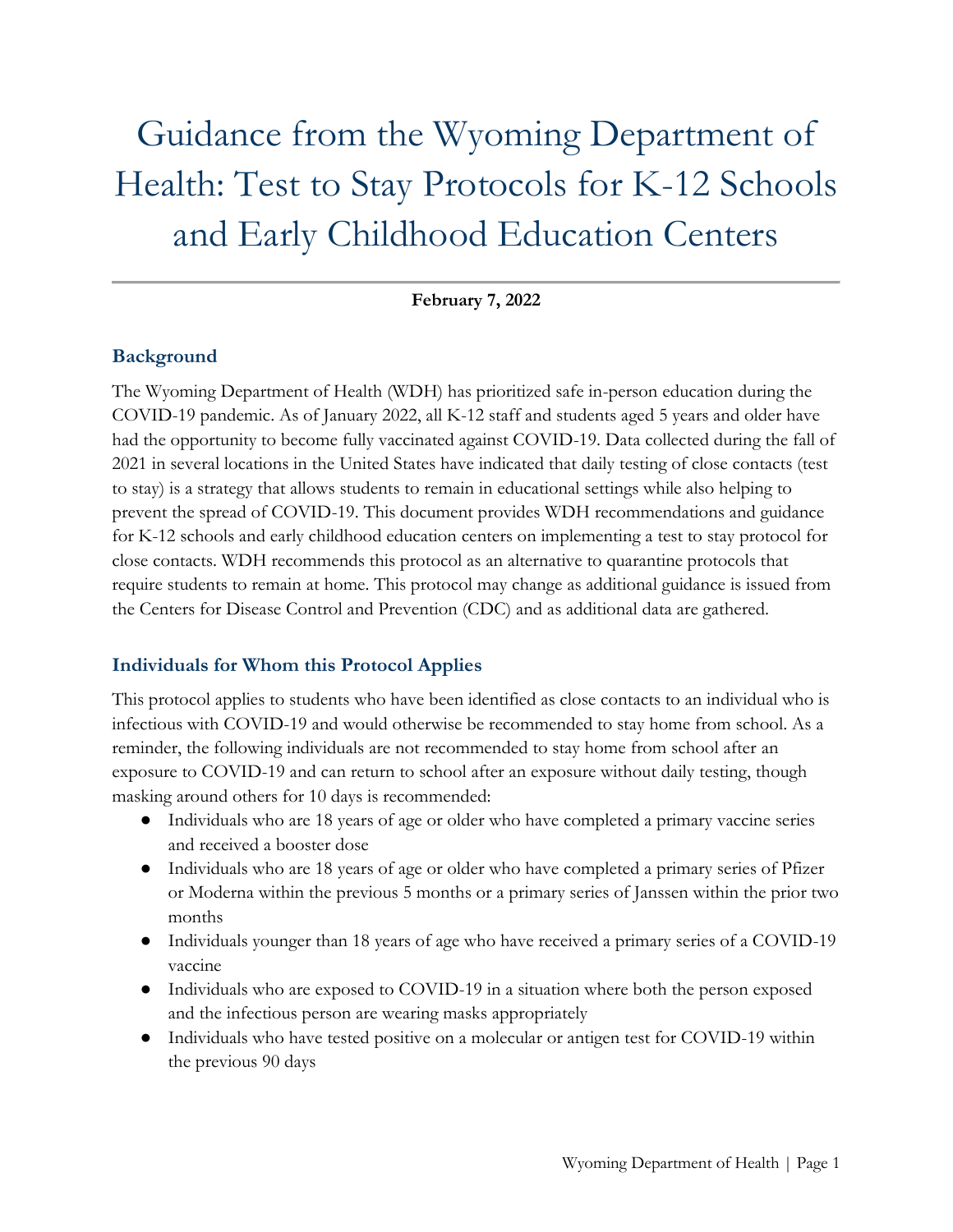Individuals who are identified as close contacts and who are not in one of the above categories should follow the protocol below as an alternative to staying home from school. If a student or parent chooses not to follow the test to stay protocol, they should stay home from school as recommended in the contact tracing guidance from WDH dated December 29, 2021, and found here: [https://health.wyo.gov/publichealth/infectious-disease-epidemiology-unit/disease/novel](https://health.wyo.gov/publichealth/infectious-disease-epidemiology-unit/disease/novel-coronavirus/covid-19-orders-and-guidance/)[coronavirus/covid-19-orders-and-guidance/](https://health.wyo.gov/publichealth/infectious-disease-epidemiology-unit/disease/novel-coronavirus/covid-19-orders-and-guidance/)

# **Test to Stay Protocol**

Students identified as close contacts, as defined above, to a person infectious with COVID-19 and who would otherwise be recommended to stay home from school may remain in school under the following protocol:

- The close contact remains asymptomatic
- Any close contact 2 years of age and older wears a mask in school at all times for 10 days after the exposure, other than when eating, drinking, sleeping, or participating in artistic or athletic activities that cannot be done while wearing a mask. When not wearing a mask, distancing of six feet should be maintained to the extent possible
- The close contact tests negative on a rapid COVID-19 test (molecular or antigen) on each school day for 5 days after exposure. Testing is not necessary beginning on day 6 after exposure
	- If school events occur on weekends, the close contact should receive a negative test on that weekend day prior to participation in the event
	- On weekend days or holidays without school events, the close contact does not need to be tested. WDH recommends that the close contact stay home on these days if they fall within the first 5 days after the exposure.
- If the close contact develops symptoms or tests positive, he or she should stay home from school and refrain from participating in extracurricular events

# **Testing**

Any FDA-authorized rapid COVID-19 viral test may be used for daily testing. This includes both molecular and antigen tests. Antibody tests cannot be used for test to stay purposes.

Testing may be performed by the school or obtained by the parent outside of the school setting. Schools performing testing must obtain a CLIA waiver to perform point of care testing. WDH can reimburse schools for the cost of the CLIA waiver for COVID-19 testing. More information about CLIA waivers can be found here: [https://health.wyo.gov/aging/hls/clia-clinical-laboratory](https://health.wyo.gov/aging/hls/clia-clinical-laboratory-improvement-amendments/)[improvement-amendments/.](https://health.wyo.gov/aging/hls/clia-clinical-laboratory-improvement-amendments/)

If tests are obtained outside the school setting, parents should provide documentation of the negative test to the school.